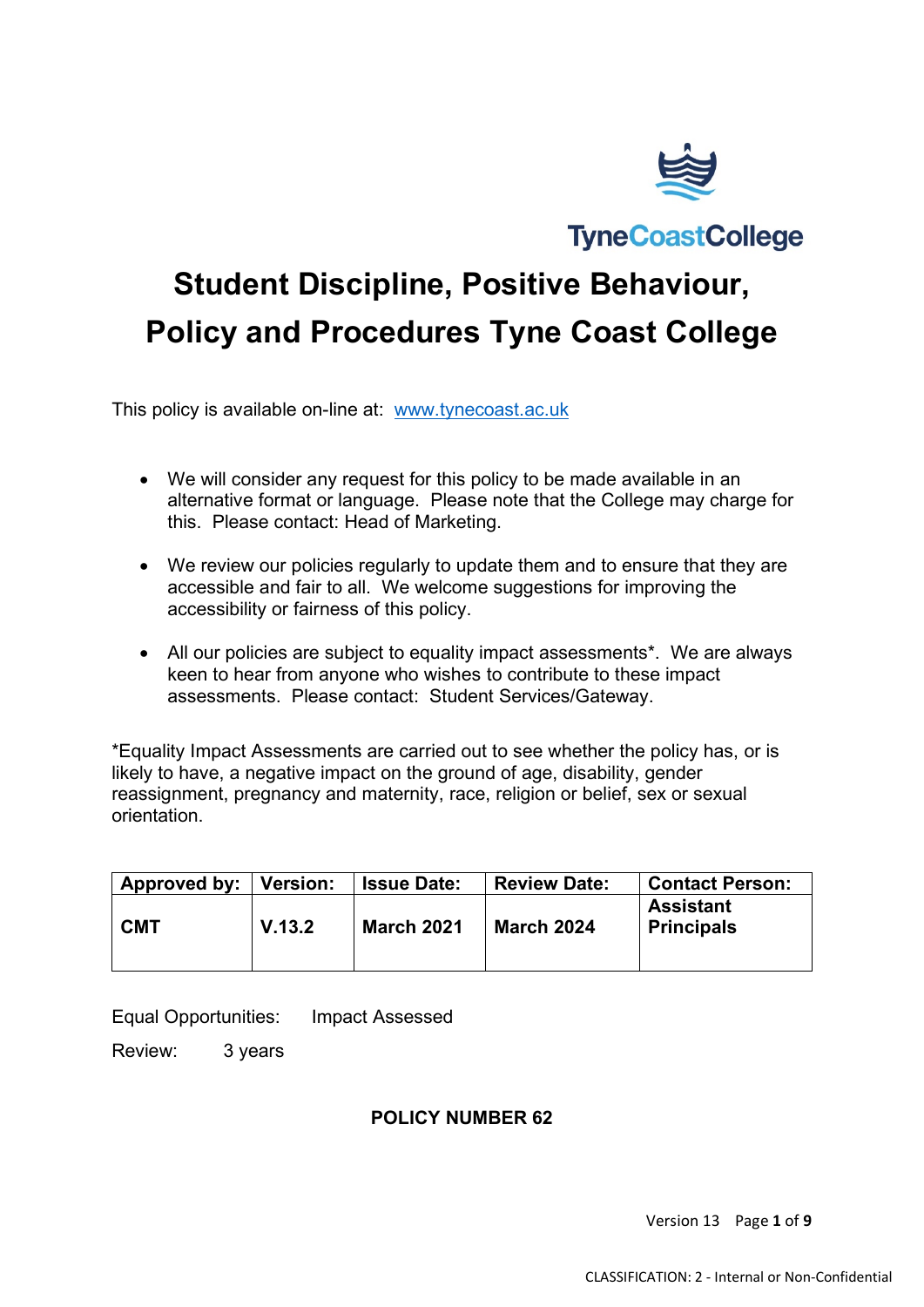#### **Scope**

This Policy and Procedures applies to all students of the College (full time, part time, apprentices or higher education) wherever they are as part of their course (college, associated premises including HE accommodation, work placement, residential, educational visit etc.

This document also sets out the procedures (Academic Matters and Misconduct) to be followed where the Code of Conduct is breached by a student.

The Code of Conduct reflects the College's values; particularly those of respect, fairness and equality.

Breaches of the Code of Conduct may lead to disciplinary action being taken against the student. Repeated breaches or a single gross breach may result in the student being suspended for a period of time or excluded from the College.

#### **The Code of Conduct**

The Code of Conduct works within the requirement of the Disability Discrimination Act, Part IV. Where students have a disability, including mental health issues or behavioural difficulties, reasonable adjustments will be made to ensure they are not discriminated against. Assessment will be made of the extent and reasonableness of the adjustments in any relevant disciplinary case.

The following legislation is applicable to this Policy:

- Disability Discrimination Act 2005
- Data Protection Act 1998
- Human Rights Act 1998
- Sex Discrimination (Gender Reassignment) Regulations 1999
- Race Relations (Amendment) Act 2000
- Special Educational Needs and Disability Discrimination Act 2001
- Equality Act 2010

Version 13 Page **2** of **9**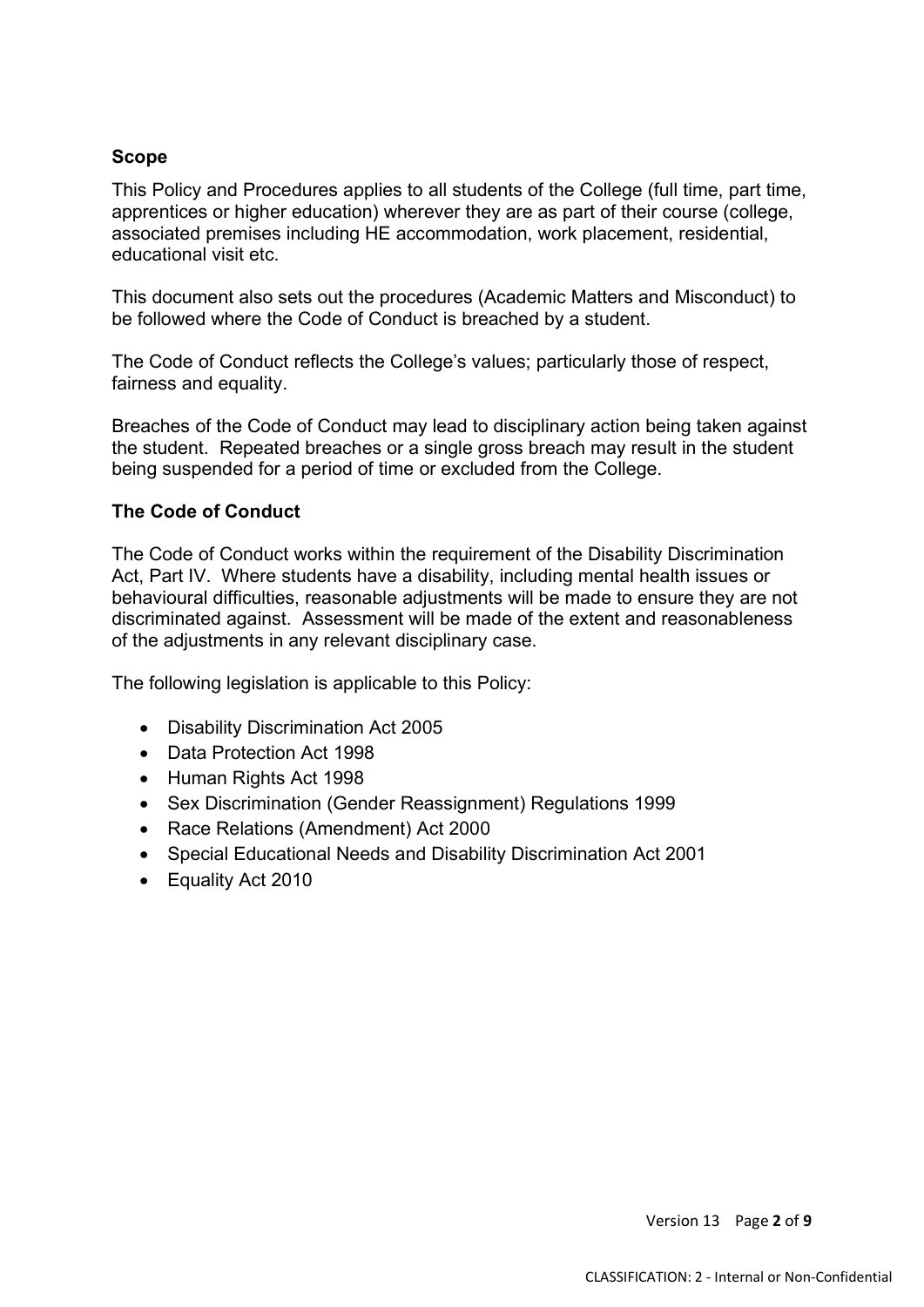# **Student Disciplinary and Positive Behaviour Procedures**

### **Introduction**

Tyne Coast College encourages all students to achieve and maintain appropriate standards of conduct. The purpose of this Policy and associated procedure is to motivate students to behave appropriately and protect students' learning opportunities from disruption caused by others or their own misconduct. The College aims to be a supportive learning environment for all students and one which is safe and free from bullying, harassment or offensive behaviour. This procedure is designed to ensure that all students receive every possible assistance and support in order to continue and achieve their course.

Students are advised of what is expected of them through the Code of Conduct and should seek help from their Performance and Progression Coach or Lecturer (PPC) if they are in any doubt about its application.

**Parent(s)/Carer(s)** – if students are under 18 or under 21 if they have learning difficulties or disabilities, and sponsoring employers will be informed if this procedure reaches Stage 1 or beyond and will be invited to accompany the student to meetings/hearings.

Students have the right to appeal against a decision at Stage 2 or 3 of this Disciplinary Procedure in accordance with Appendix 2.

#### **Informal Stage (Verbal Reprimand): Cause for Concern C4C (***excluding attendance see separate Attendance Policy)*

- This stage is used to informally address academic or behavioural issues which are giving Cause for Concern (C4C).
- There is no set time for instigation of disciplinary action, but a professional judgement will be made according to reasonable opportunities the student has been given to improve.
- This stage is dealt with by the student's Performance and Progression Coach (PPC) or Course/Programme Leader (where student has no PPC).
- Staff log concerns as ProMonitor notes.
- Three or more staff notes will be a trigger for PPC (or Course/Programme Leader if no PPC) to action discussing the issues.
- The PPC will review notes made by lecturers on ProMonitor to gain an overall assessment of the C4C.
- An informal meeting will be held with the student to discuss the C4C and improvements and targets will be agreed, to be monitored by curriculum staff in conjunction with PPC.
- Records will be logged on ProMonitor.

Version 13 Page **3** of **9**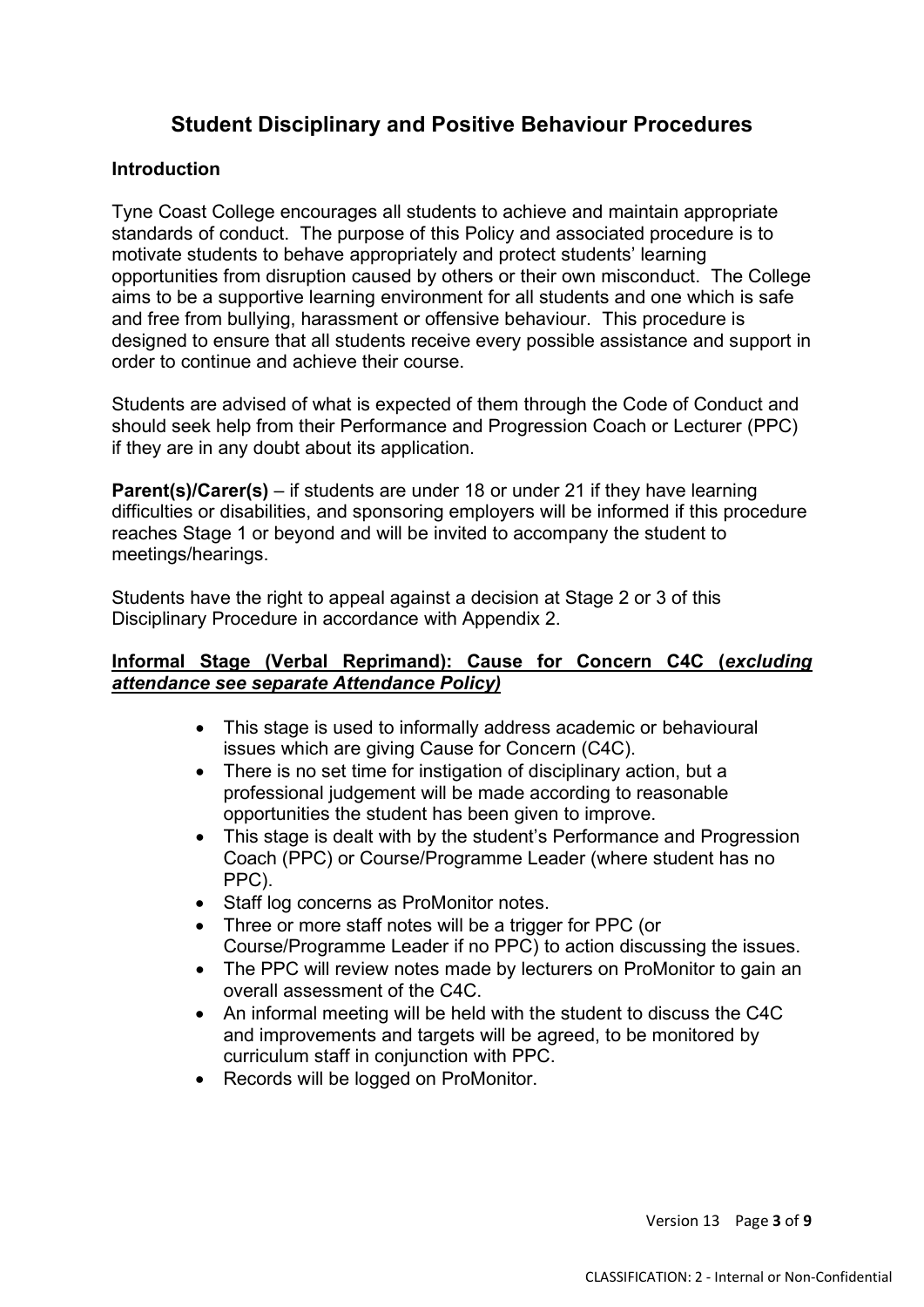## **Formal Discipline Process (see Appendix 2)**

## **Stage 1 Verbal Warning**

- This stage is used to formally address academic or behavioural misconduct which has not been resolved through the informal Pre-Stage OR to address misconduct judged to be serious enough to begin formal stages of discipline (Appendix 1).
- If the Cause for Concern is concerning attendance only, the attendance monitoring procedure must be followed prior to formal process being implemented.
- The College may issue a verbal warning without an investigation taking place.
- A verbal warning can be requested by any member of staff BUT the decision must be overseen by course/programme leader.

#### **Where a verbal warning is issued, the student will be informed of the following:**

- The reason for the warning.
- That it is the first stage of the College's Student Discipline (Positive Behaviour) procedure.
- The action or improvement which is required.
- If appropriate, the timescale for implementing any such action.
- The consequences for the student of not implementing required action or of further misconduct.
- When the warning will cease to have effect.
- Period for which a verbal warning is in place: 6 months
- All of these matters will be confirmed to the student in writing.

## **Stage 2 Written Warning**

The Course/Programme Leader, having liaised with the student's PPC and other lecturers will formally meet with the student (who may be accompanied by parent(s), carer(s), sponsoring employer or Student Representative to discuss the issues and reach appropriate outcome:

- 1. Recommendation that a Learning Contract is created for a fixed period of time (stating required improvement(s)), timescales and monitoring activity will be agreed and then confirmed in writing to the student.
- 2. Recommendation for re-submission of work or re-assessment under controlled conditions (the logistics will be discussed and then confirmed in writing to the student).
- 3. Recommendation that the student does not continue with the course

The written warning may be requested by any member of staff but MUST be overseen by Course/Programme Leader and Curriculum Leader/Deputy Head/Quality Co-ordinator who will issue a written warning if:

Version 13 Page **4** of **9**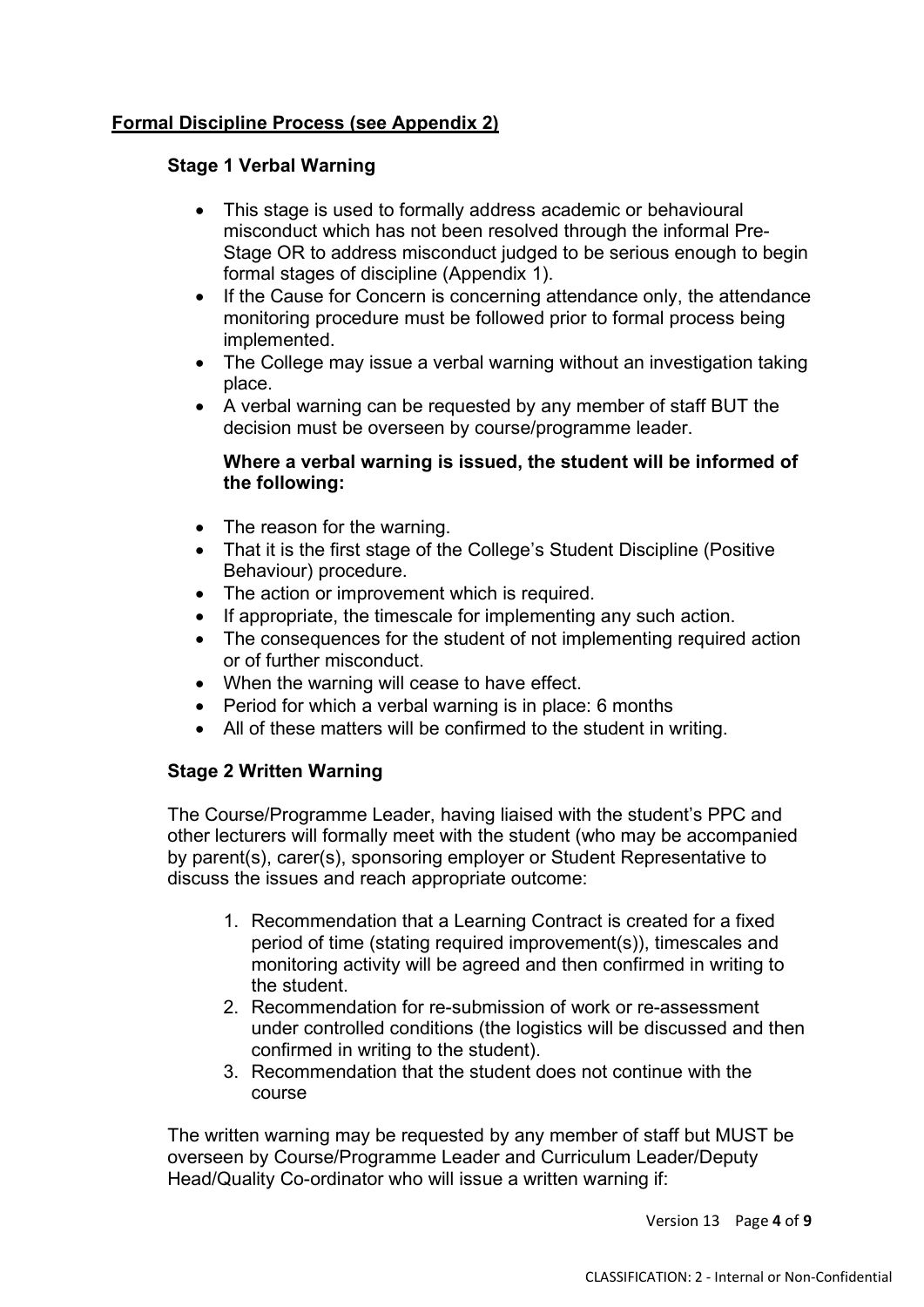- The required improvement is not achieved within the timescale;
- Further misconduct takes place during the period of a verbal warning, whether or not involving a repetition of conduct which was the subject of a previous warning; or
- The seriousness of the misconduct merits it, regardless of whether it has issued any previous warnings.

All of these matters will be confirmed to the student in writing to include:

- The reason for the warning.
- That it is the final stage of the College's Student Discipline (Positive Behaviour) procedure.
- The action or improvement which is required.
- If appropriate, the timescale for implementing any such action.
- The consequences for the student of not implementing required action or of further misconduct.
- When the warning will cease to have effect, subject to satisfactory conduct.
- The right of appeal.
- Period for which a written warning is in place: 12 months.

## **Stage 3 – Suspension**

The College may suspend a student where:

- The required improvement is not achieved within the timescale stated in a written warning; or
- Further misconduct takes place during the period of a written warning, whether or not involving a repetition of conduct which was the subject of a previous warning; or
- It is reasonably believed that he/she has committed an act which warrants suspension. The types of behaviour that could result in exclusion are outlined in Appendix 1 as Gross Academic/Behavioural Misconduct.
- This stage is dealt with by the student's Head of School/Department (HOS/D). The Principal has the authority to suspend a student following full consideration of evidence presented by HOS/D. The Assistant Principals have authority to suspend a student in the absence of the principal.
- The HOS/D will call the Formal Disciplinary Hearing, writing to the student (who may be accompanied by parent(s), carer(s), sponsoring employer, Student Representative or legal/professional advisor) giving them a minimum of five working days' notice. If a student is to be accompanied by a legal/professional advisor they MUST give the College two working days' notice of this, the College retains the right to also have a legal professional advisor in these circumstances.
- The panel will consist of HOS/D, Assistant Principal and the student's Course/Programme Leader may also be invited to attend the Hearing.
- The Hearing may take place in the student's absence if they fail or decline to attend without good reason.

Version 13 Page **5** of **9**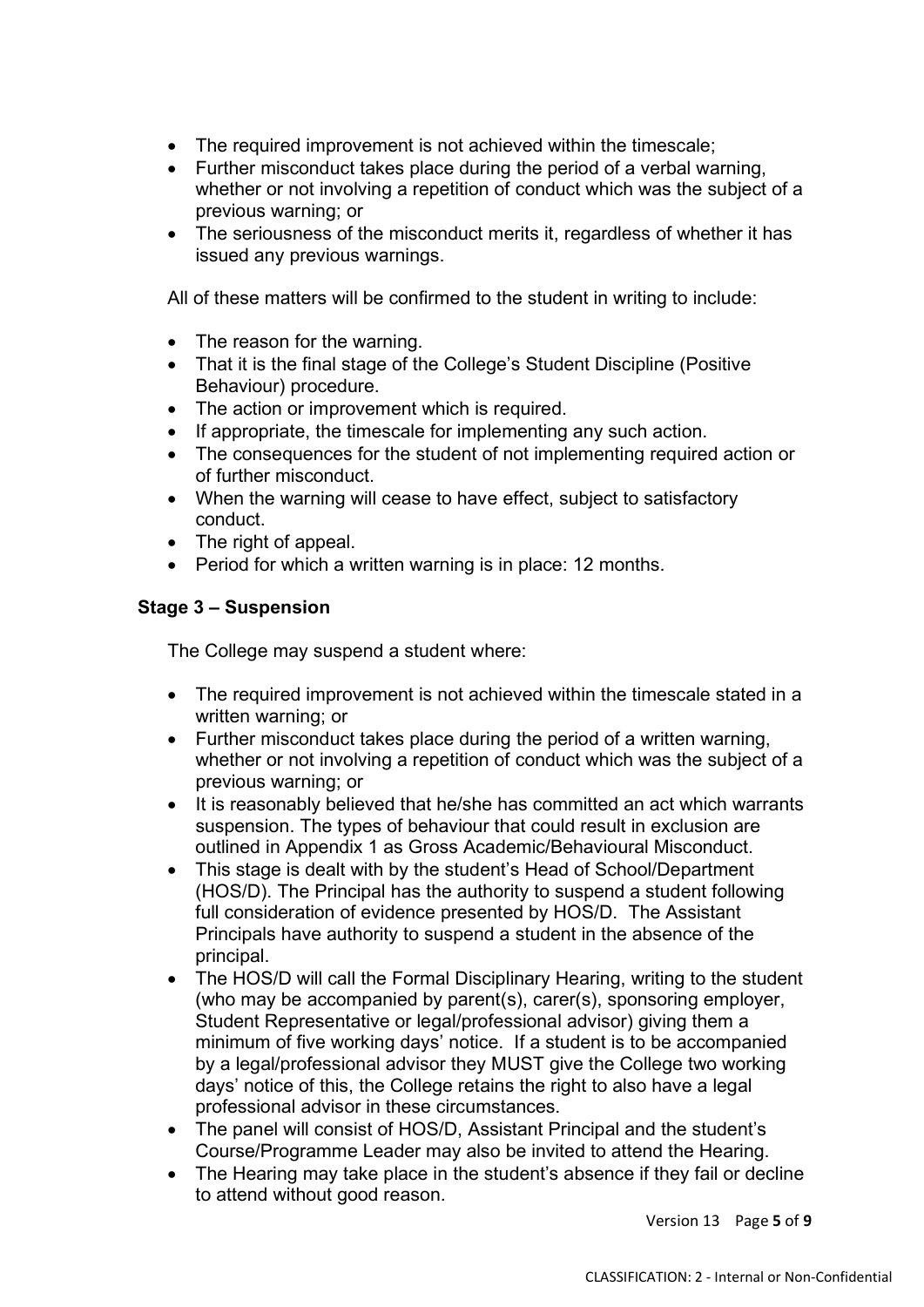- The Hearing can have one of four outcomes:
	- 1. No case to answer and continue on the course with no conditions.
	- 2. To continue on the course for a trial period, monitored and reviewed by the HOS/D, or equivalent.\*
	- 3. To transfer to an alternative course with or without a trial period, with the addition of a verbal or written warning where the panel believe the act committed warrants this.
	- 4. Exclusion from the course for the remainder of the academic year. The return of a learner onto their course, or future course, will be assessed on an individual basis following exclusion.

The outcome of the Hearing will be communicated in writing to the student, their parent(s), carer(s) (if the student is under 18 or under 21 if they have learning difficulties or disabilities) their sponsoring employer within two working days. The student will be advised of their right to appeal against any decision and be provided with a copy of the Appeals Procedure.

## **Appeals**

- There is the right of appeal against a written warning or exclusion.
- There shall be no right of appeal against a verbal warning although the College Complaints Procedure applies if students feel they have been wrongly treated.
- Any student who wishes to appeal a written warning or exclusion should do so in writing, setting out the reasons for the appeal, which should be submitted within 5 working days addressed to the appropriate person (under Appeal section in Appendix 2).

## **Related Policies and Procedures**

- Safeguarding Policy
- Student Attendance Policy
- Equality and Diversity Strategy
- Admissions Policy
- Anti-bullying Policy
- Health and Safety Policy
- Complaints Policy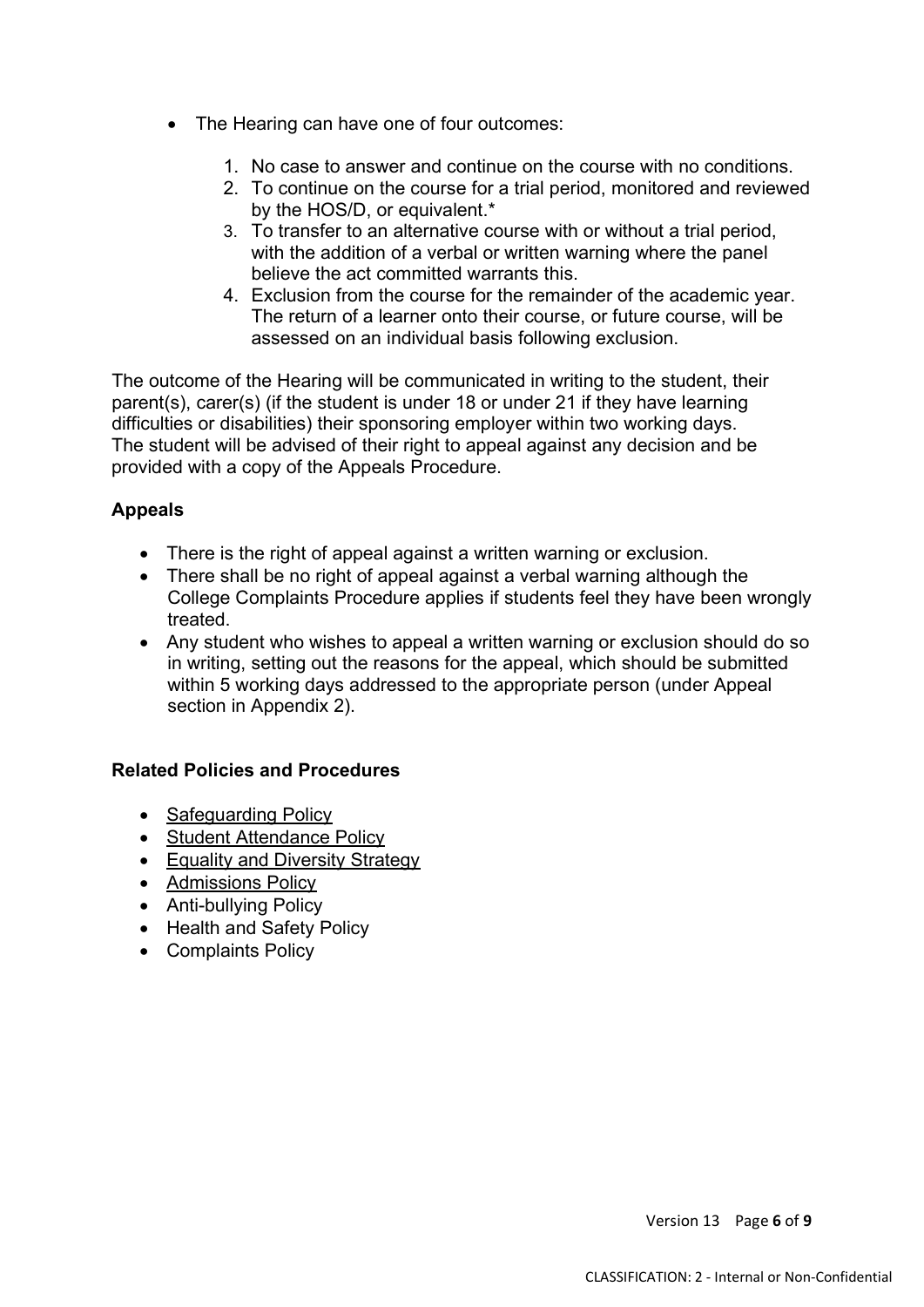## **Appendix 1**

# **Types of Misconduct and Suggested Actions**

### **Pre-stage Cause for Concern/Informal Resolution:**

- Punctuality;
- Attendance at College or work placement;
- Lack of application to studies;
- Failure to adhere to homework/assignment/coursework schedules;
- Smoking outside of the designated smoking areas;
- Misuse of College bus passes.

Breaches of the Code of Conduct may be Minor, Serious or Gross. *The list is not exhaustive and professional judgement will need to be made concerning action taken appropriate to the circumstances.*

#### **Minor Breach = Verbal Warning**

Behavioural:

- Disruptive behaviour inside or outside of the class.
- Offensive language or behaviour.
- Unruly behaviour inside or outside of the class.
- Unduly noisy outside of class.
- Failure to comply with a reasonable instruction from a member of staff.
- Refusal to produce College ID or identify oneself when asked by a member of staff.
- C4C that has not been resolved through informal pre-stage 1.

#### Academic:

- Plagiarism.
- Cheating in exams or formal assessments.
- Failure to complete assignments.
- C4C that has not been resolved through informal pre-stage 1.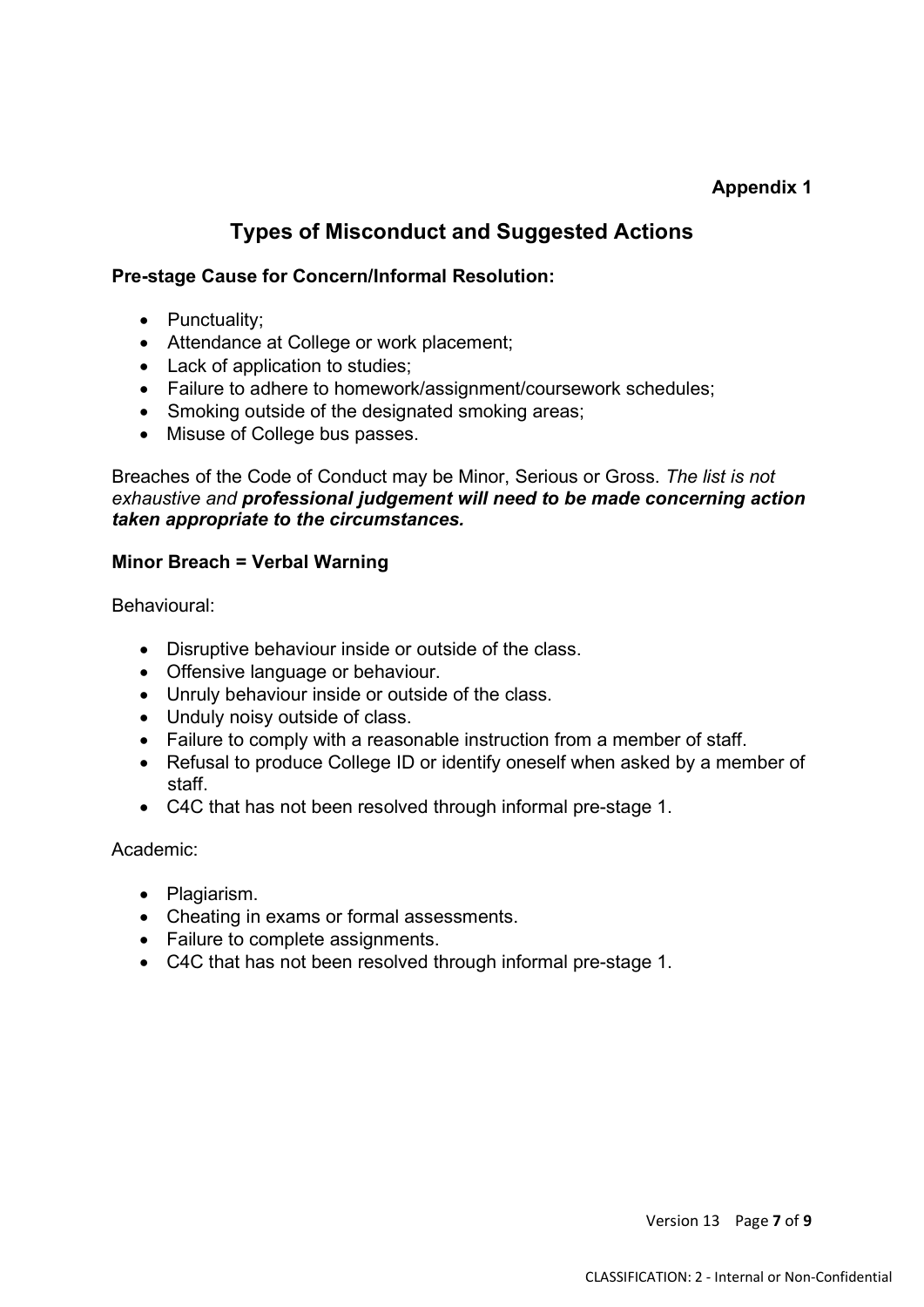## **Serious Breach = Written Warning**

- Smoking within College premises/vehicles.
- Taunting, verbal abuse, defamation of character in contravention to the College Anti-Bullying Policy.
- Acting in an unsafe manner.
- Failure to comply with the College's Health & Safety Policy.
- Disruption to the work or recreation of others within the College environment.
- Malicious activation of the fire alarm system.
- Fraudulent claim for funding.
- Re-occurrence of a minor breach previously dealt with by issuing a Record of Verbal warning.
- Suspicions of being under the influence of drugs or alcohol on College premises.
- Any misconduct which misuses cameras, mobile phone cameras or videos where consent to take pictures has not been obtained.

#### **Gross Breach = Suspension**

- Theft of personal or College property.
- Arson.
- Violence or threats of violence.
- Incapability through alcohol, drugs or other substances (or suspicion of).
- Deliberate damage to College property.
- Accessing, downloading or sending pornographic/offensive materials via internet or mobile technology.
- Possession of a knife or other weapon, which is not justified in its use as part of the student's work or religious beliefs.
- Possession or supplying of non-prescribed drugs (including alcohol if under 18), association with dealing or handling non-prescribed drugs in College or associated premises e.g. Accommodation, work placements, Educational visits etc.
- Criminal activities affecting the College, its students, staff or visitors.
- Interference with hardware, software or data belonging to or used by the College.
- Re-occurrence of a serious breach previously dealt with by issuing a Notice of Formal Written Warning.
- Occurrences of harassment/bullying/intimidation substantiated under the College's Anti-bullying Policy, including cyber bullying.
- Occurrence of Verbal/Physical/Online Sexual abuse or Sexual Harassment.
- Likely to cause danger to self or others on College premises or on any external trip/activity.

Version 13 Page **8** of **9**